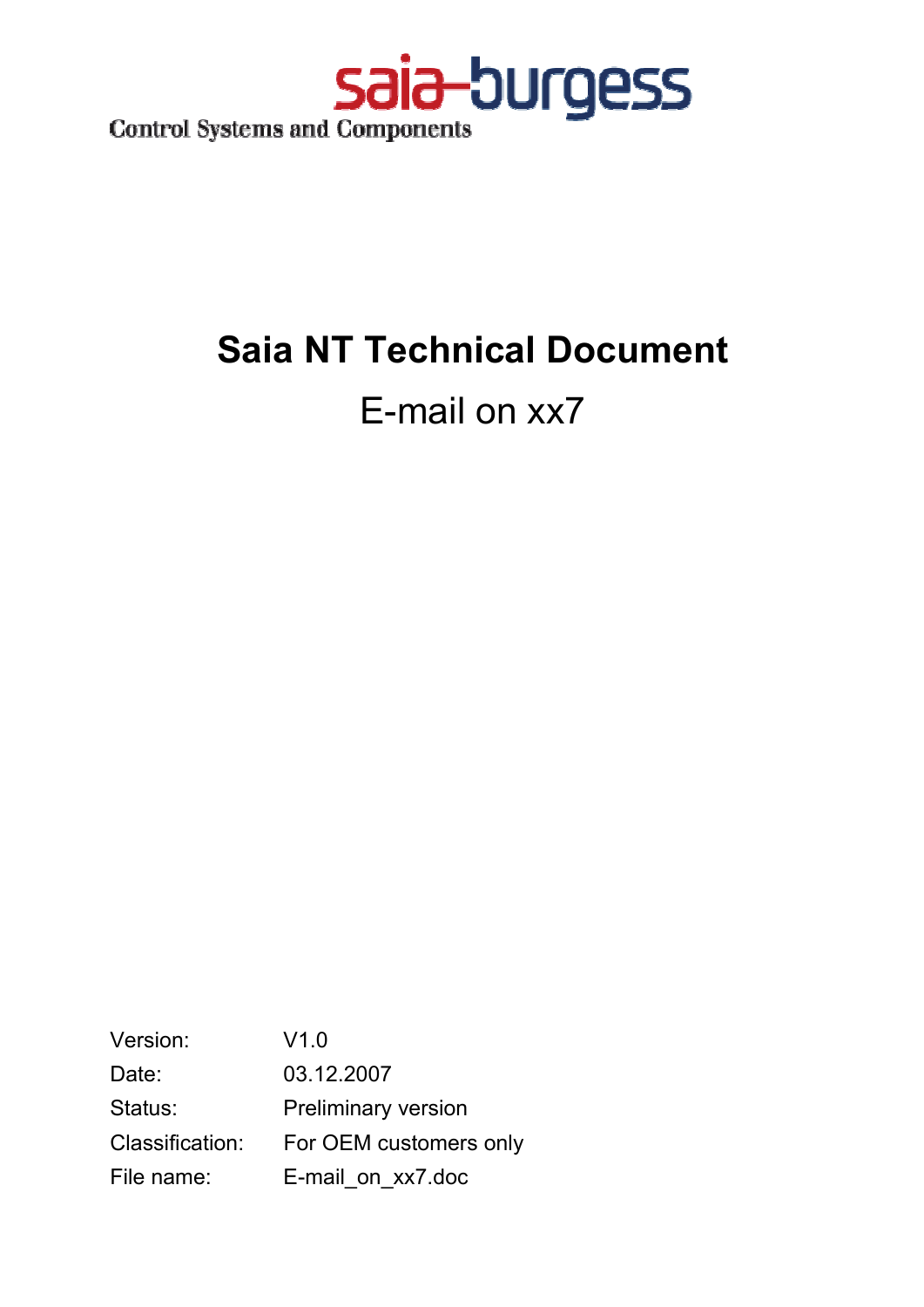**SBC** Saia-NT

## **Revision History:**

| <b>Version</b> | <b>Description of Version</b> | <b>Issue Date</b> |
|----------------|-------------------------------|-------------------|
| Pre-1          | Preliminary version           | 2007.12.03        |
|                |                               |                   |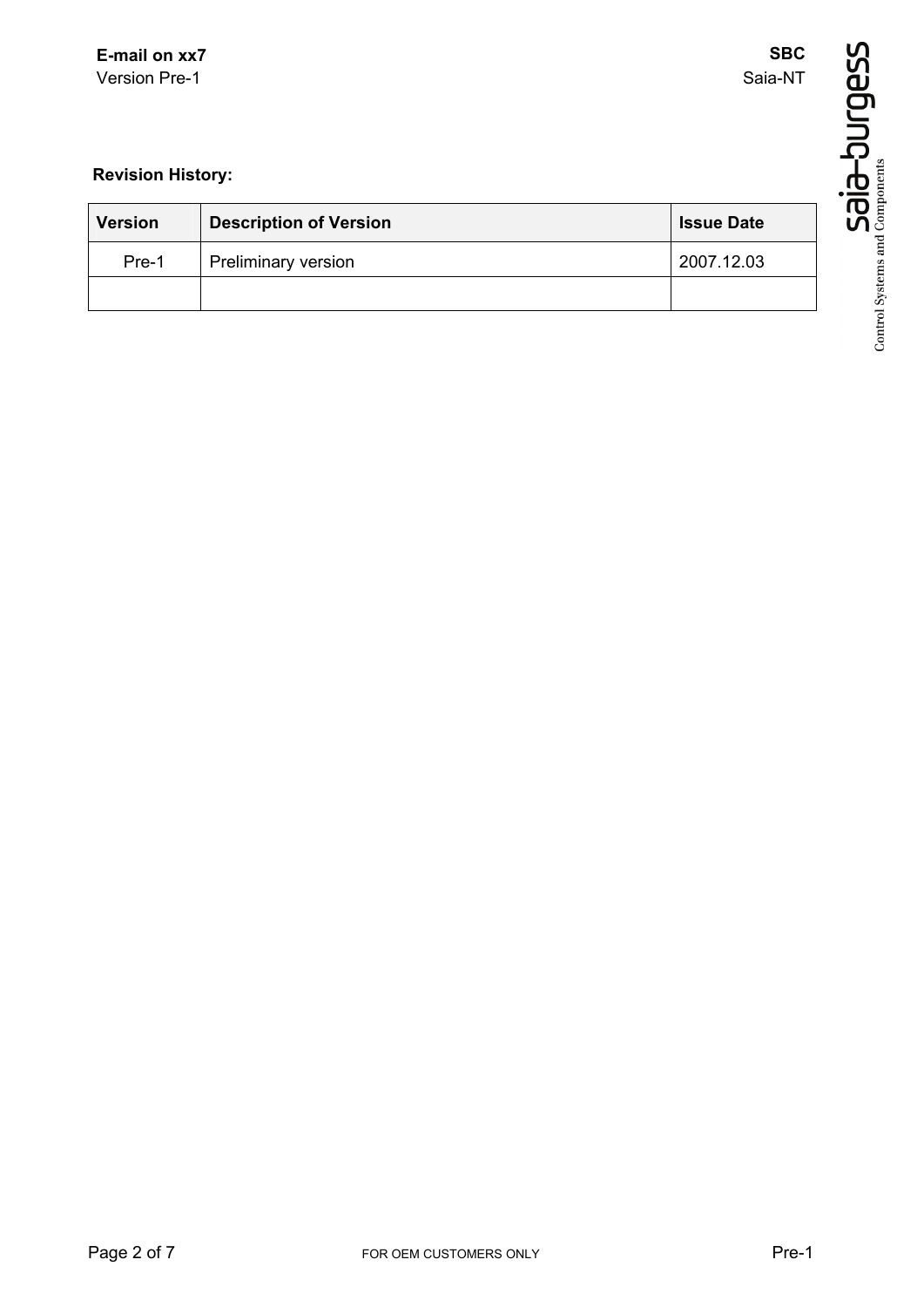## **Table of Contents**

| $1 \quad$   |  |  |
|-------------|--|--|
|             |  |  |
| $2^{\circ}$ |  |  |
|             |  |  |
|             |  |  |
|             |  |  |
|             |  |  |
|             |  |  |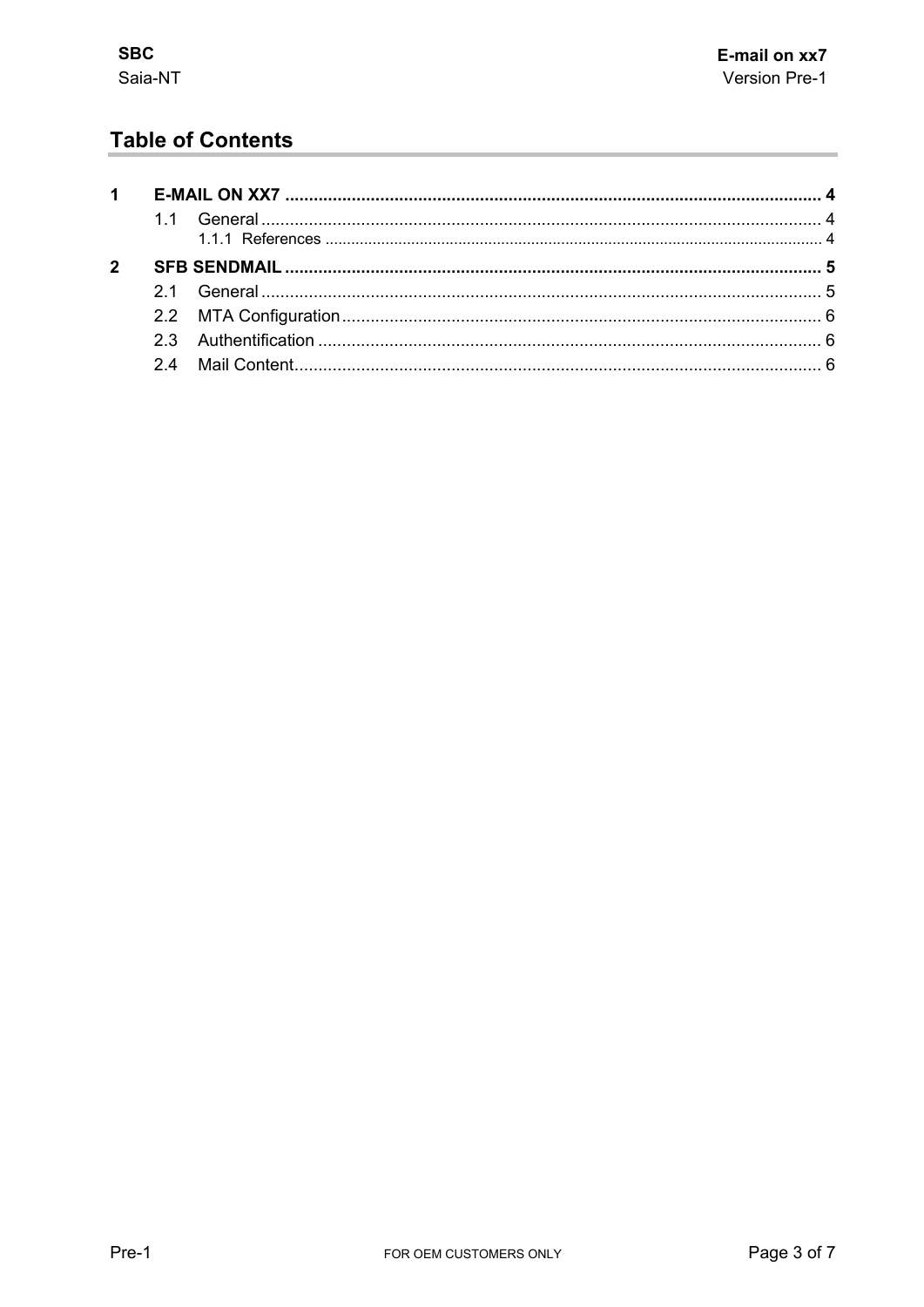## **1 E-mail on xx7**

#### **1.1 General**

Damit die E-mail Funktionalität auf den xx7 Steuerungen benützt werden kann, muss nicht wie bei den Siemens Steuerungen eine spezielle CP443-1IT konfiguriert und projektiert werden.

Es genügt die "normale" Ethernet Konfiguration für die IP-Parameter.

Der Aufruf der E-mail Funktion wird über spezielle SFB's durchgeführt. Die Parameter des SFBs sind ähnlich wie bei den "classic" Systemen.

#### **1.1.1 References**

[REF 1]: Ethernet Configuration xx7 Field doc tcp\_ip on xx7 de.doc

[REF 2]: E-mail on Classic SFC\_IPServices\_Classic.pdf

**SBC** Saia-NT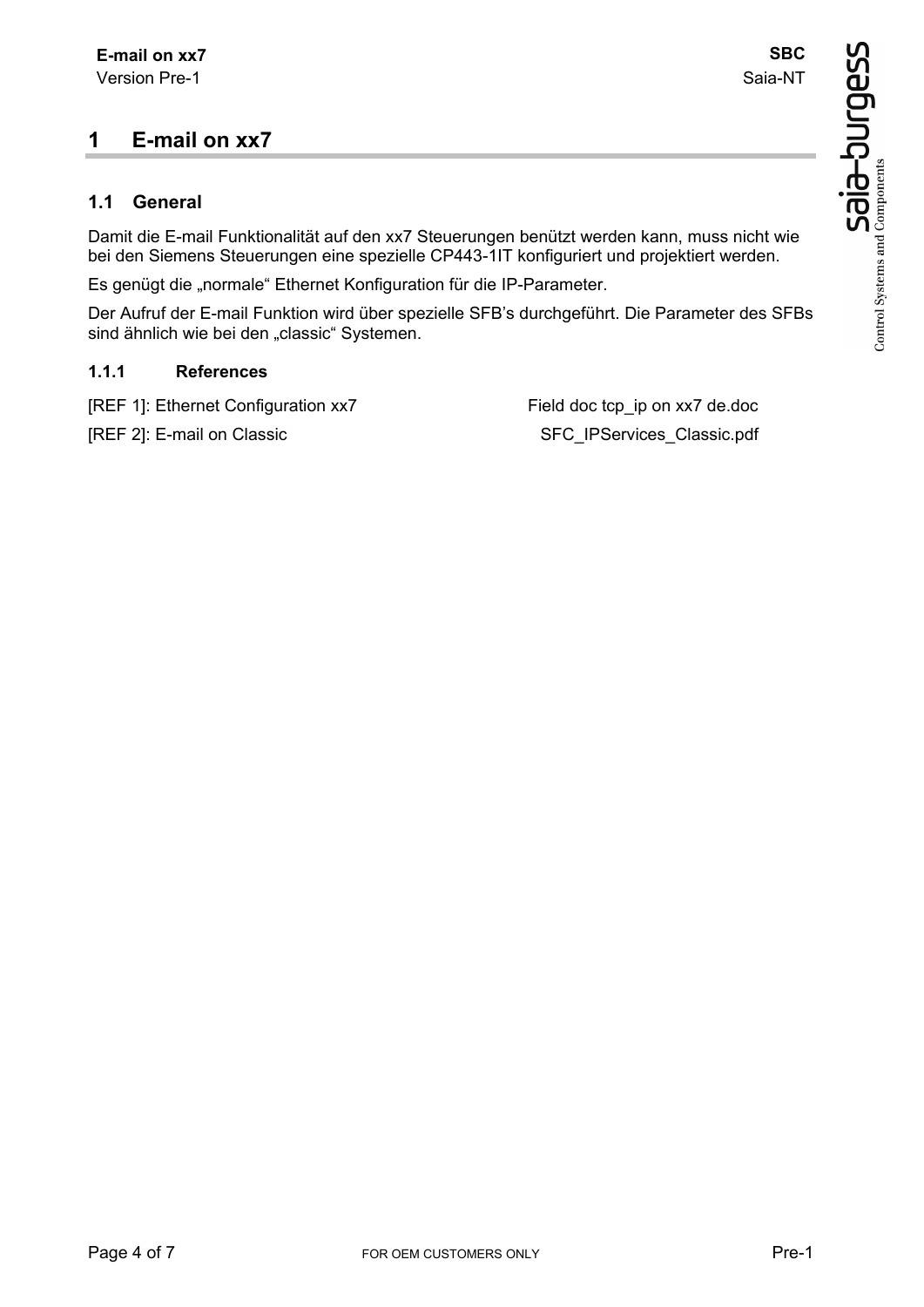## **2 SFB SendMail**

#### **2.1 General**

Damit eine E-mail versendet werden kann, genügt es den SFB SendMail aufzurufen.

Bei einer positiven Flanke am Parameter Act, wird der E-mail send prozess angestossen.

Über das Done oder Error Flag sowie den Status wird der Anwender Informiert, ob die E-mail erfolgreich abgesetzt werden konnte.

Calling the SendMail Function:

```
CALL "SendMail", "I DB SendMail"<br>Act :=TRUE
                 \ddot{\hspace{0.1cm}} : =TRUE
MTAConfig :="MailConfig".MTAConfig 
Authentification :="MailConfig".authentification 
Priority := 1
MailContent :=P#DB3.DBX0.0 BYTE 200<br>Done :=M10.0
Done :=M10.0
Error :=M10.1 
Status :=MD12
```

| <b>Status Word Values</b> |                                                    |
|---------------------------|----------------------------------------------------|
| 0                         | No error                                           |
| 0x8080                    | Busy E-mail sending active                         |
| 0x8181                    | No E-mail sending active                           |
| -1                        | Unknown, general error                             |
| $-2$                      | Error when setting up the socket interface         |
| $-3$                      | Error when connecting the server                   |
| $-4$                      | Error when closing the socket interface            |
| $-5$                      | Reception/sending on the socket interface time out |
| $-6$                      | Error sending data to the interface                |
| $-7$                      | Error receiving data on the interface              |
| $-20$                     | Error on sending the request into the mail queue   |
| $-21$                     | To many asynchronous requests waiting, queue full  |
| $-22$                     | MTA rejected "QUIT" command                        |
| $-23$                     | MTA rejected "DATA" command                        |
| $-24$                     | MTA rejected "RCTP TO" command                     |
| $-25$                     | MTA rejected "MAIL FORM" command                   |
| $-26$                     | MTA rejected "HELO" command                        |
| $-27$                     | MTA return code unknown                            |
| $-28$                     | MTA rejected relaying mail                         |
| $-29$                     | MTA rejected "AUTH" command                        |
| $-100$                    | Interpreted parameter was to long                  |
| $-101$                    | Interpreted MTA address was to long                |
| $-102$                    | Interpreted sender addresses to long               |
| $-103$                    | Interpreted reception address to long              |
| $-104$                    | Interpreted subject to long                        |
| $-105$                    | Interpreted user name to long                      |
| $-106$                    | Interpreted password to long                       |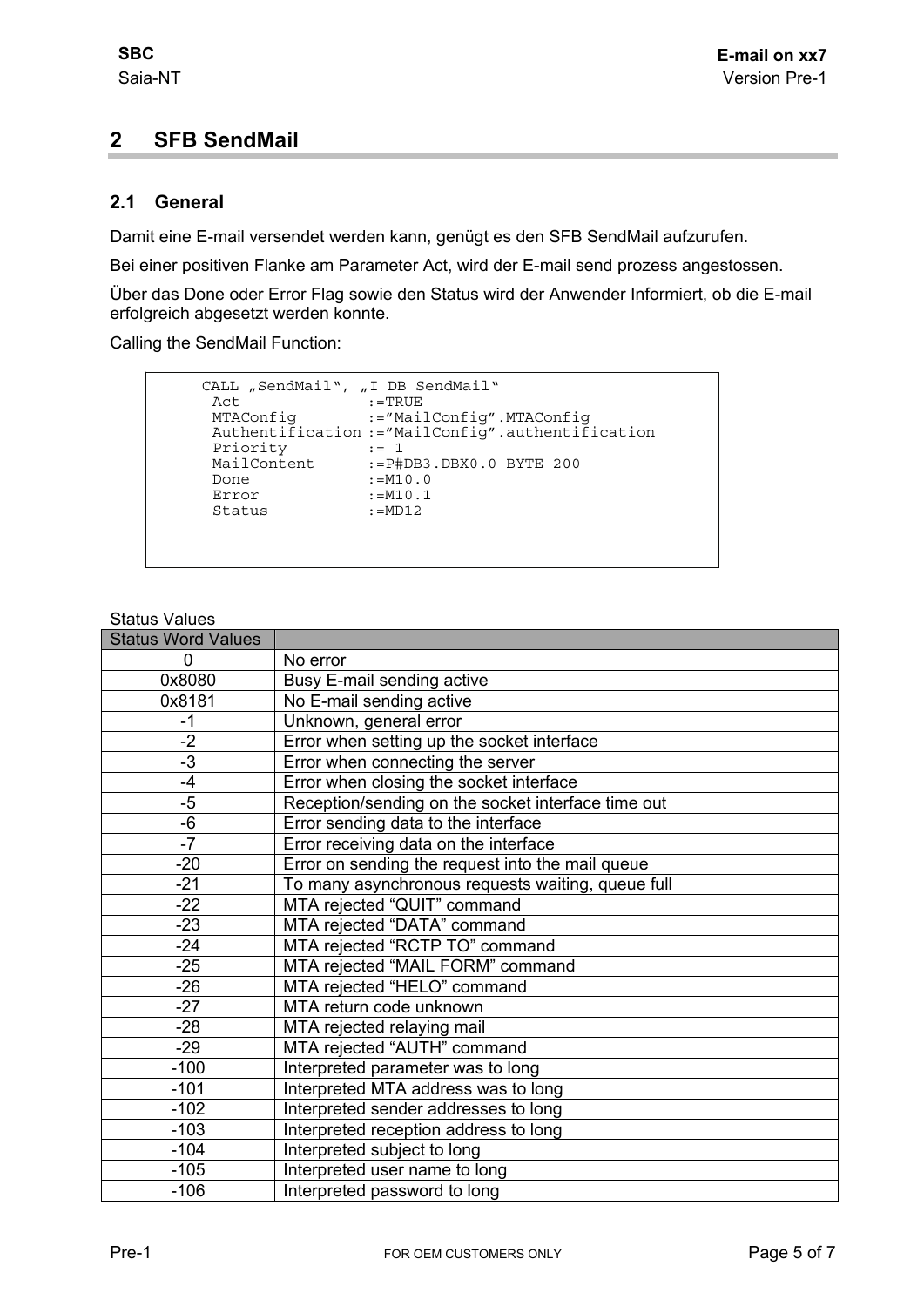| $-107$ | Interpreted file path to long                 |
|--------|-----------------------------------------------|
| $-108$ | File open command failed (file already open?) |
| $-109$ | File to send exceeds 1 MB                     |

### **2.2 MTA Configuration**

The PCD sends as E-mail Client over SMTP the Message to a E-Mail server (Message Transfer Agent (MTA). In the MTAConfig the user configures the Ip-Adress, the IP Port and a Timeout time.

| <b>IMTA</b> | STRUCT      |      | vorläufige Platzhaltervariable                                                  |
|-------------|-------------|------|---------------------------------------------------------------------------------|
| lport       | DINT        | L#25 | Port of the message transfer agent, default is port 25                          |
| lAdresse    | STRING[15]  |      | 'xxx.xxx.xxx.xxx' IP adress of the message transfer agent                       |
| Timeout     | <b>DINT</b> | L#O  | Send and receive time out. If the time expires send mail returns with an error. |
|             | EMD STRUCT  |      |                                                                                 |

#### **2.3 Authentification**

In the authentification structure it is possible to configure the password and the User name credentials for the SMTP mail server. With empty fields no authentification is done.

| autentification STRUCT |             |                                                                                 |
|------------------------|-------------|---------------------------------------------------------------------------------|
| UserName               | STRING1641  | User name credentials for the SMTP mail server. With empty field no authentific |
| UserPassWord           | ISTRINGI641 | User password for the SMTP mail server. Not Entry -> no autentification         |
|                        | END STRUCT  |                                                                                 |

#### **2.4 Mail Content**

The mail Content consists of several strings.

| Adresse   | Name       | Typ           | <b>Anfangswert</b>               |  |
|-----------|------------|---------------|----------------------------------|--|
| 0.0       |            | <b>STRUCT</b> |                                  |  |
| $+0.0$    | TO         | STRING[40]    | 'TO: ITUser@IT4Automation.de;'   |  |
| $+42.0$   | FROM       | STRING[40]    | 'FROM: ITCP@@IT4Automation.de;'  |  |
| $+84.0$   | <b>SUB</b> | STRING[40]    | 'SUB: Meldung der Demoanlage;'   |  |
| $+126.0$  | MIME       | STRING[10]    | 'MIME: TEXT;'                    |  |
| $+138.0$  | TEXT       | STRING[40]    | 'TXT:Dies ist eine Testmail !!!' |  |
| $+180.0$  | ATTACHMENT | STRING[40]    | 'FILE: M1 FLASH: /myfile.pdf;'   |  |
| $= 222.0$ |            | END STRUCT    |                                  |  |

#### It is mandatory to write the ID of the string exactly as described.

| ID    | <b>Description</b>                                     | <b>Example</b> |
|-------|--------------------------------------------------------|----------------|
| FROM: | E-mail address or account name of the sender (max      |                |
|       | 63 chars)                                              |                |
| TO:   | Email addresses of the recipients separated by ";"     |                |
|       | (max 127 characters)                                   |                |
| SUB:  | Subject of the mail (max 127 characters)               |                |
| MIME: | Type of the Mail Format:                               |                |
|       | TEXT sends plain text mails (default)<br>$\bullet$     |                |
|       | HTML sends HTML mails. HTML formatting of<br>$\bullet$ |                |
|       | the content is allowed                                 |                |
| TXT:  | Text content of the email.                             |                |